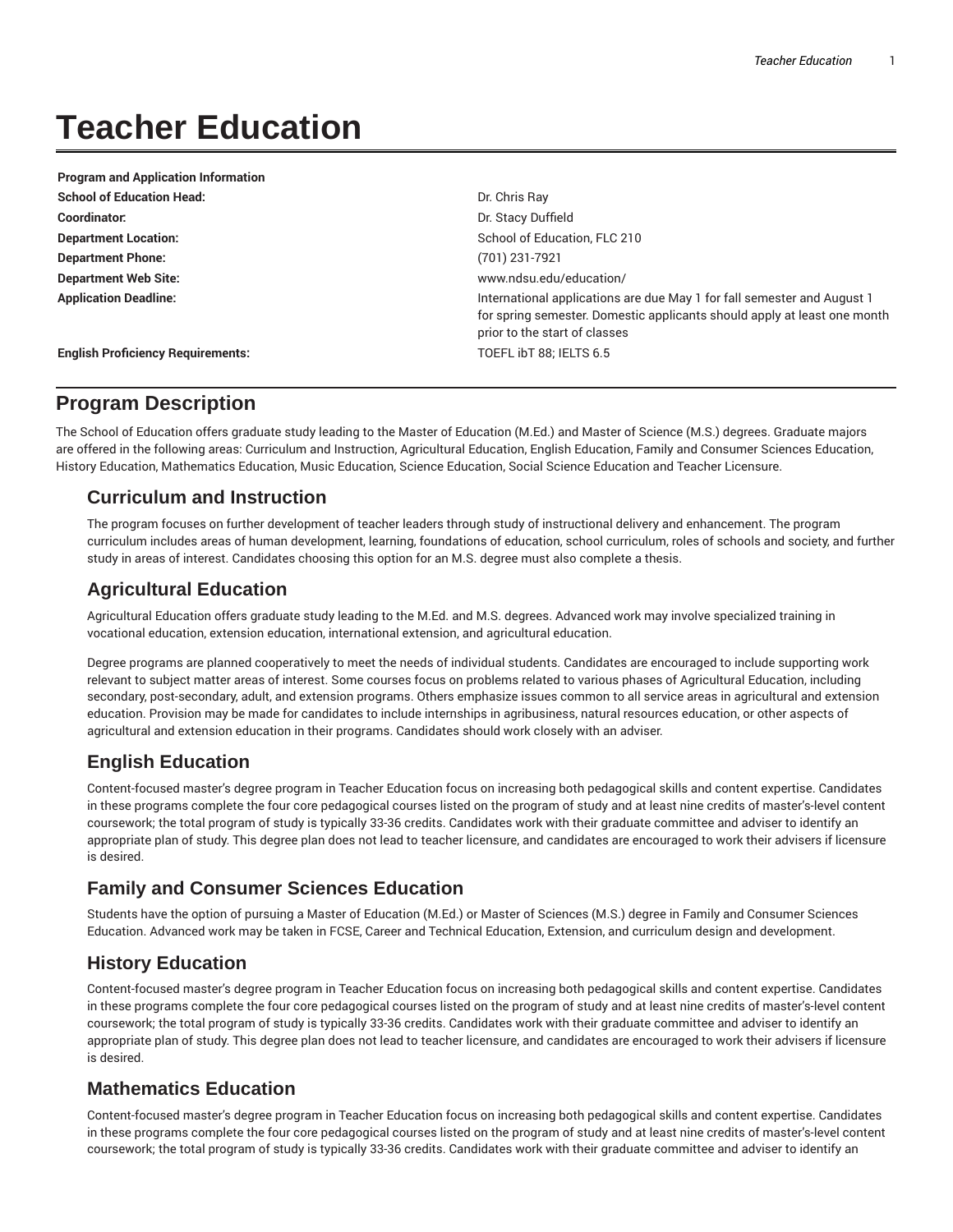appropriate plan of study. This degree plan does not lead to teacher licensure, and candidates are encouraged to work their advisers if licensure is desired.

## **Music Education**

The Master of Education (M.Ed.) degree with a Music Education option is a dual program offered collaboratively by the School of Education and the Department of Music. The program is designed to facilitate the needs of currently working music teachers as well as students who wish to continue their education to the master's level after having completed the baccalaureate degree. It is possible to complete the M.Ed. degree in Music Education by attending three consecutive summer sessions, two years in residence during the academic year, or a combination of both. Most courses in the degree program are offered in the late afternoon or evening. Applied study may be in the areas of vocal, instrumental, or conducting. Students electing the choral emphasis will take vocal pedagogy and survey of choral literature. Students electing the instrumental emphasis will take instrumental pedagogy (woodwind, brass, or percussion) and survey of band literature. No thesis is required; rather, students will complete 2 three-credit hour practicum experiences: one in education and one in music. The practica will be agreed upon and planned jointly by the student and his/her adviser(s).

## **Science Education**

Content-focused master's degree program in Teacher Education focus on increasing both pedagogical skills and content expertise. Candidates in these programs complete the four core pedagogical courses listed on the program of study and at least nine credits of master's-level content coursework; the total program of study is typically 33-36 credits. Candidates work with their graduate committee and adviser to identify an appropriate plan of study. This degree plan does not lead to teacher licensure, and candidates are encouraged to work their advisers if licensure is desired.

## **Social Science Education**

Content-focused master's degree program in Teacher Education focus on increasing both pedagogical skills and content expertise. Candidates in these programs complete the four core pedagogical courses listed on the program of study and at least nine credits of master's-level content coursework; the total program of study is typically 33-36 credits. Candidates work with their graduate committee and adviser to identify an appropriate plan of study. This degree plan does not lead to teacher licensure, and candidates are encouraged to work their advisers if licensure is desired.

## **Teacher Licensure**

The Teacher Licensure option allows students with a degree in teachable major to complete professional education coursework to earn teacher licensure. The program is aligned with ND teacher licensure options but transfers well to other states. Additional content coursework may be needed to meet licensure requirements and will be evaluated upon entry to the program. The Praxis Core Academic Skills exam is required for full admission to the program. Contact the Teacher Education program for a transcript evaluation to determine a plan of study.

The graduate program in Teacher Education is committed to the further development of educational leaders who are dedicated to educational equity for all persons. The Teacher Education graduate program is aligned with the National Board for Professional Teaching Standards (NBPTS) to reflect the importance of applied research and content development of educators. Programs offered in Teacher Education are designed for the practitioner. Students pursuing the M.Ed. will engage in action research as a component of the program. Students are encouraged to work closely with an academic adviser to ensure that personal and professional goals are clear and achievable. Some of the options with unique features are described in more detail below and on the next page.

The NDSU programs in education are accredited by National Council for Accreditation of Teacher Education and are approved by the ND Education Standards and Practices Board. Changes in national and state legislation, standards, or rules can affect academic program requirements.

# **Admission Requirements**

Qualified students may apply for admission to graduate programs in the School of Education leading to Master of Education (M.Ed.) or Master of Science (M.S.) degrees.

In addition to the Graduate School's required application materials, the program requires submission of a statement of career goals consistent with the five propositions of the National Board of Professional Teaching Standards (NBPTS) (http://www.nbpts.org) , as well as reasons for applying to the program. The School of Education reserves the right to obtain additional information about the student's professional competence from qualified professionals.

In addition to meeting the requirements stated above, applicants must meet two additional requirements for the **Teacher Licensure** option:

- 1. Hold a bachelor's degree in a content area related to a teaching major offered at NDSU, including the following: biology, chemistry, earth science, English, French, health, history, mathematics, music, physics, or Spanish.
- 2. Pass the Praxis Core Academic Skills exam, meeting ND cut scores in reading, writing and math.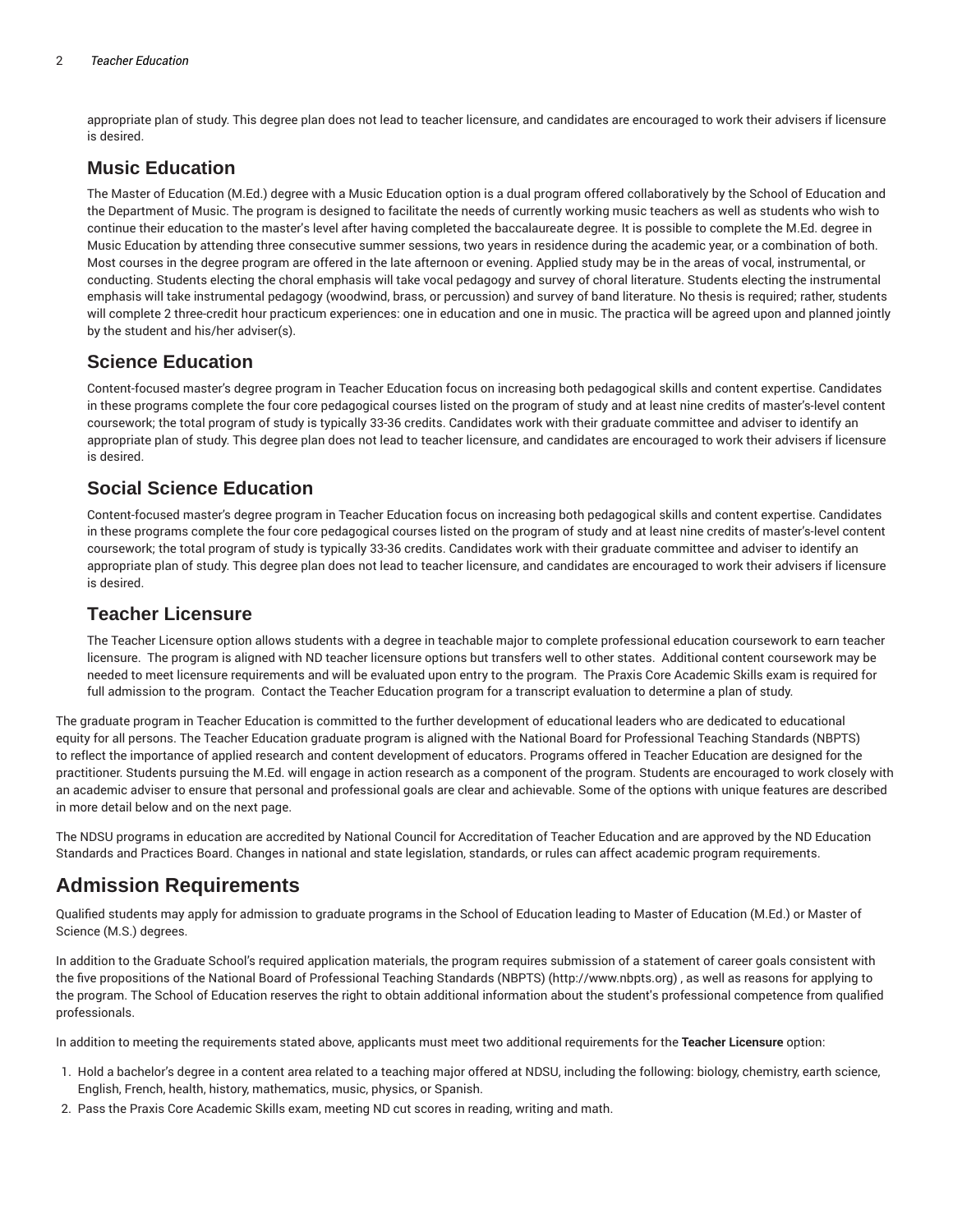Admission is considered only after all required application materials have been received and reviewed. Where appropriate, all international student requirements must be met.

Admission decisions are based upon the predicted success of the applicant as a student and professional in the chosen field and are made only after considering all available data. A student must meet all requirements for full admission.

# **Financial Assistance**

Graduate assistantships are available in the School of Education. Applications are considered on the basis of scholarship, potential to undertake advanced study and research, and financial need. Students must be accepted into The Graduate School before they are eligible for an assistantship.

All enrollments in Education courses before the student files a graduate plan of study must be approved by the adviser. The School of Education will evaluate graduate courses taken prior to filing the graduate plan of study when the student's plan of study is being considered. Only those courses approved by the School of Education may be included on the final plan of study leading to the degree. Master's programs within the School of Education require a minimum of 30 semester credits (minimums vary by academic program). The Master of Science (M.S.) degree requires a disquisition. The Master of Education (M.Ed.) degree is a non-disquisition, practitioner-oriented degree. Programs vary on requiring a written comprehensive exam or a portfolio/oral.

## **Teacher Education Required Courses**

| Code                       | <b>Title</b>                                         | <b>Credits</b> |
|----------------------------|------------------------------------------------------|----------------|
| <b>EDUC 750</b>            | <b>Reflective Practice and Research in Education</b> | 3              |
| <b>EDUC 751</b>            | <b>Students and Their Learning</b>                   | 3              |
| <b>EDUC 752</b>            | Curriculum Design and Delivery                       | 3              |
| <b>EDUC 753</b>            | Managing/ and Monitoring Learning                    | 3              |
| <b>Major/Concentration</b> |                                                      | 18             |
| <b>EDUC 794</b>            | Practicum/Internship (or)                            | $\mathbf{3}$   |
| EDUC 798                   | Master's Thesis                                      | $6 - 10$       |

## **Teacher Licensure Option**

| Code                                          | Title                                                                                                                   | <b>Credits</b> |
|-----------------------------------------------|-------------------------------------------------------------------------------------------------------------------------|----------------|
| <b>Professional Education Coursework</b>      |                                                                                                                         |                |
| EDUC <sub>651P</sub>                          | Instructional Planning, Methods and Assessment                                                                          | 3              |
| EDUC 681P                                     | Classroom Practice/Methods of Teaching I (Some content areas require an additional special methods<br>course, EDUC 682) | 3              |
| EDUC 685P                                     | <b>Student Teaching Seminar</b>                                                                                         | 1              |
| <b>EDUC 686</b>                               | <b>Classroom Management for Diverse Learners</b>                                                                        | 3              |
| <b>EDUC 689</b>                               | <b>Teaching Students of Diverse Backgrounds</b>                                                                         | 3              |
| <b>EDUC 724</b>                               | <b>Advanced Educational Psychology</b>                                                                                  | 3              |
| <b>EDUC 775</b>                               | <b>Content Area Reading</b>                                                                                             | $\overline{2}$ |
| <b>Content Area &amp; Elective Coursework</b> |                                                                                                                         |                |
| <b>Practicum</b>                              |                                                                                                                         |                |
| EDUC 687P                                     | <b>Student Teaching</b>                                                                                                 | 9              |
| EDUC 688P                                     | <b>Applied Student Teaching</b>                                                                                         | 3              |
|                                               |                                                                                                                         |                |

# **Core Faculty**

## **Mari Borr, Ph.D.**

University of North Dakota, 2005 Research Interests: Qualitative Research, Family and Consumer Science Education, Adolescent Development, Experiential Learning, and Professional Development Evaluation

**Bradley Bowen, Ed.D.** North Carolina State University, 2011 Research Interests: Engineering Education, K-12 Engineering, Project-based Learning

## **Stacy Duffield, Ph.D.**

University of North Dakota, 2003 Research Interests: Middle School, Literacy, Learning Theory, and Instructional Practices